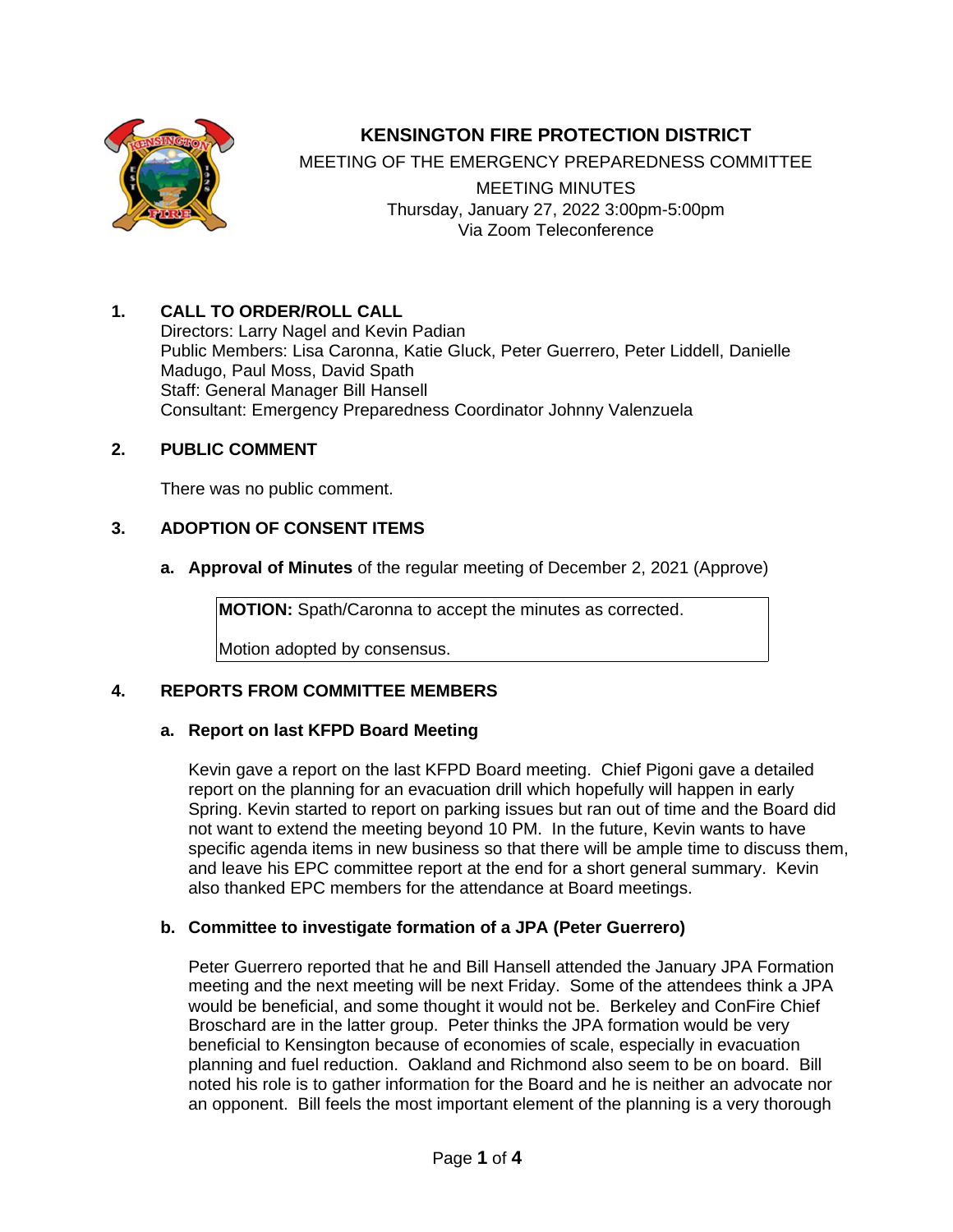gap analysis to determine what is needed and what is overlap. Bill talked with David Early from Placeworks who wanted to get Bill's input on whether a JPA was worth pursuing.

Peter noted that the JPA Committee is committed to meeting on the first Friday of the month until the summer and the February meeting will concentrate on a gap analysis. Peter noted that Chief Broschard said at the last meeting that he was not convinced that a case had been made for a JPA. Peter stated that he wished Chief Pigoni was on this meeting so that he could weigh in.

Peter will be creating a draft list of the gaps that need to be filled for review by EPC members and then presentation at the next JPA meeting.

Peter also noted that John Gioia had mentioned that there was \$4M of county money allocated for fuel reduction.

Dave Spath stated that he is not convinced a JPA would be beneficial and agreed that more study is needed. Dave asked if EBRPD and EBMUD are part of this conversation because their input is vital.

Lisa Caronna stated that it is essential to have a gap study to determine if a JPA is useful. She is concerned that having a JPA without Berkeley might be problematic because they are our neighbor and we would therefore be competing with our neighbor. Lisa also noted a large chunk of the \$4M in county funds was allocated for keeping fire stations open.

Peter Guerrero noted that nobody is yet to the point of advocating for a JPA. If the EPC and the KFPD Board wants Peter to advocate for a JPA he will be happy to do so.

Peter will be creating a draft list of the gaps that need to be filled for review by EPC members and then presentation at the next JPA. The gaps that Peter has identified are evacuation planning and vegetation management.

Bill Hansell noted that Supervisor Gioia will be attending the next KFPD Board meeting to discuss the \$4M allocation. Bill also noted that Berkeley has just hired people to work on vegetation management and are very interested in the Cerrito Canyon project.

Dave Spath noted that El Cerrito should also be involved in pursuing grants, especially since we share a WUI with El Cerrito.

Larry Nagel asked if we were confusing the \$4M allocation with Measure X money that was specifically intended for refurbishing or replacing firehouses in the county.

#### **5. OLD BUSINESS**

#### **a. Emergency radios**

Kevin noted that Chief Pigoni introduced him to Neil Bregman, the Emergency Preparedness Manager for Santa Rosa. Neil was responsible for spearheading the FEMA hazard mitigation grant for \$320K, and the city of Santa Rosa funded another \$106K. This allowed them to purchase 12,000 Midland radios. Neil agreed that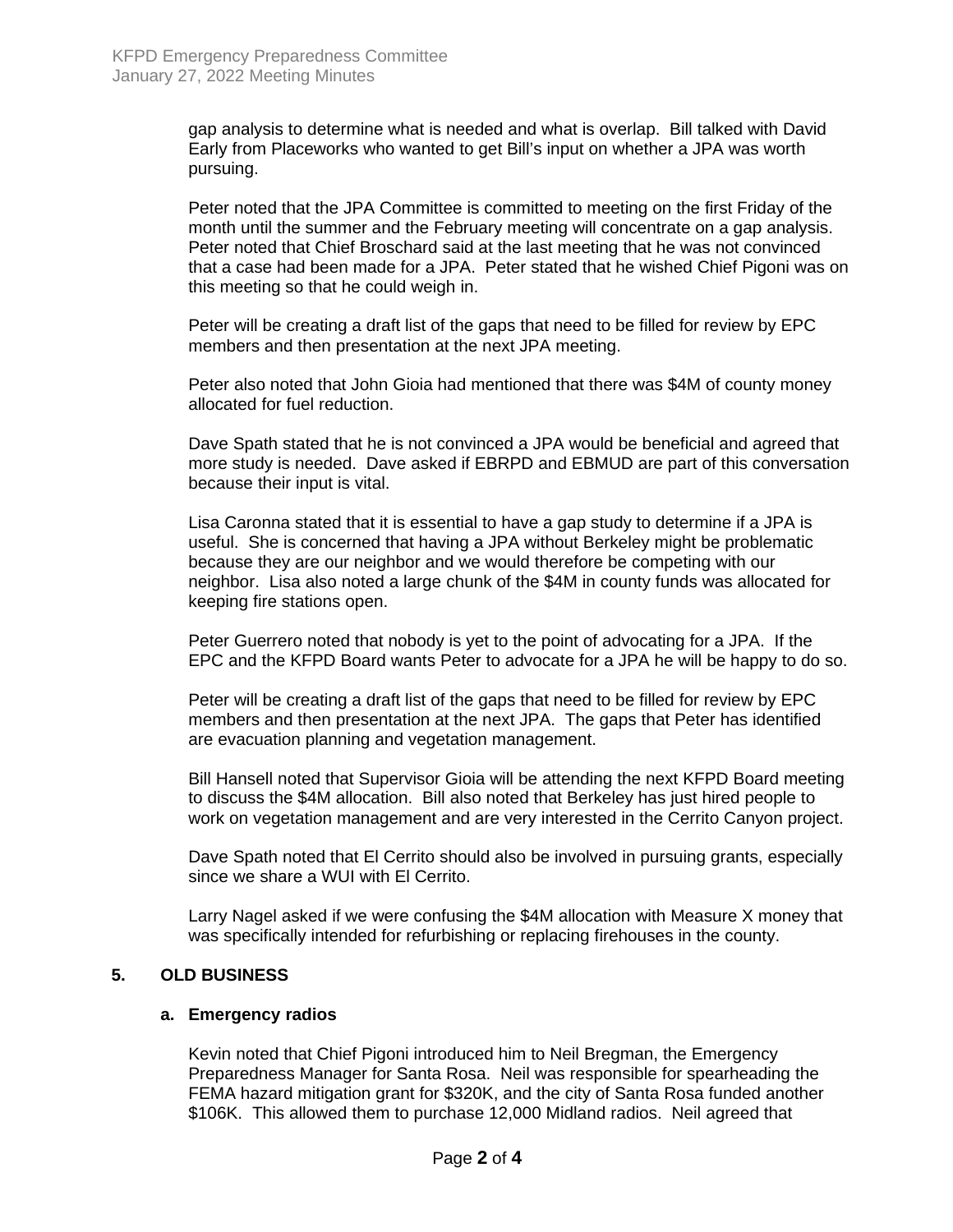announcements over NOAA would be more regional and Neil did not think the radios would be very useful for Kensington because they would not provide local information; rather, they would address more county-wide disasters.

Kevin noted that Chris Hilliard and Johnny Valenzuela are attempting to distribute 10 emergency radios to Kensington citizens, obtained through the CERT program by Chris, and that there could be 10 more. These radios would be distributed through the KPSC and would not involve either the KPPCSD or the KFPD.

Katie Gluck confirmed that the KPSC would be able to handle the distribution of the radios

Johnny noted that he and Chris intended to follow up with the citizens, with their permission, to make sure that the radios were working out.

#### **b. Other committee member reports**

Paul Moss reported on a new disaster alerting system, PhonEvite, that is presently used by Cortis Cooper for the Wildcat Watch Group. You establish a roster of people and can communicate with each other for as little as 5 cents a call.

# **6. NEW BUSINESS**

# **a. Proposed renomination of EPC members for 2022**

Kevin asked everyone if they were willing to serve another year and no members declined. Kevin thanked everyone for their help.

**b. Initiative to organize Kensington communities** to raise awareness about emergency preparation, evacuation (including drills), and caring for those who will need help; plan for activities and materials; proposal to Board for support (potential Action)

Kevin stated that with summer coming on and COVID waning, hopefully we can start neighborhood meetings for emergency awareness.

Johnny reported that he is working on getting together with existing neighborhood groups, mainly CERT groups. Johnny reviewed some campaigns for education, recruiting, and training.

Johnny stated that Chris Hilliard is working on contacting people who completed the survey.

Johnny noted that he met with Jim Yoke from Richmond. They are working on an evacuation drill.

David Spath agreed that preparedness works best on a block basis.

#### **c. Next steps in researching Outdoor Emergency Public Address Systems**

Proposal to establish a sub-committee to answer major questions, collect information, and plan to assess the views of residents on the issue (potential Action)